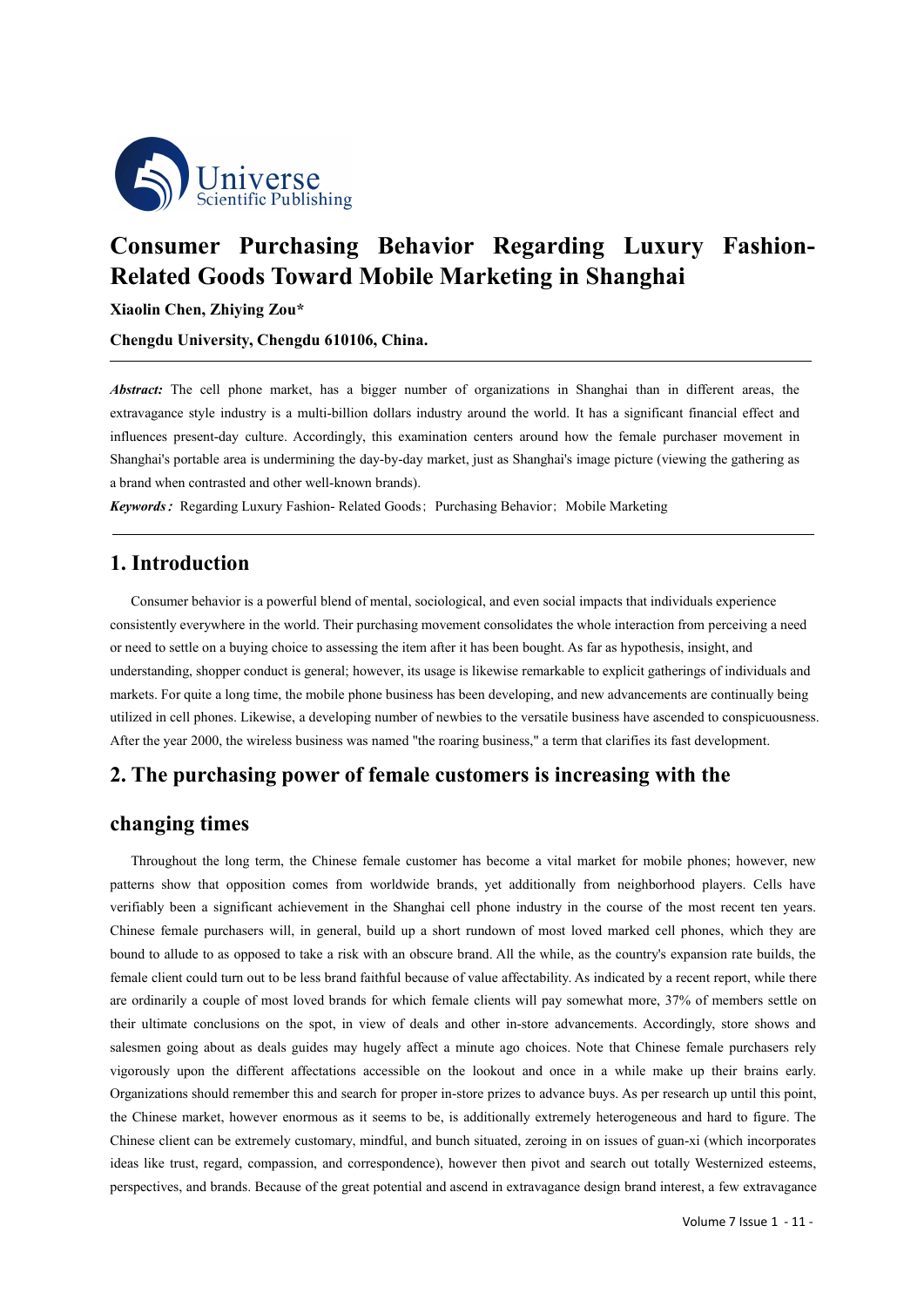style brands will open lead stores in Shanghai. Commercialization, globalization, and various movements in the worth, economy, and culture have influenced Chinese female understudies. In spite of the way that amount of research has been done on the rising interest for extravagance advanced mobile phone brands, research on extravagance utilization conduct is as yet negligible and insufficient. Besides, except for the investigation of extravagance item proprietorship, none of the examinations talk about the impact of individual qualities.

### **3. The influence of world commodity globalization on female consumers**

The Chinese client, as per Dixit, St-Maurice, and Tsai (2008), forms a "short rundown of most loved brands" (Giele, 2009) and is bound to allude to it than to "risk" with another, new brand. Simultaneously, as the country's expansion rate expands, buyers could become fewer brands steadfast because of value affectability. As per a recent report, while clients ordinarily have a choice of most loved brands for which they will pay somewhat more, 37% of members settle on their official conclusions on the spot, in view of deals and other in-store advancements (Dixit, St- Maurice and Tsai 2008). Clients do not feel better if the sales rep carries on obnoxiously, encroaching his help without a request, as per Yi-you (2004). The Chinese client can get uncomfortable accordingly and like to leave the store as quickly as time permits. As indicated by an investigation of Chinese customers' value discernments, what spurs them to purchase remarkable, possibly brand-name items is the item's worth and yield for the cash (Sternquist, Byun and Jin, 2004).

Individuals have started to value different credits, for example, "tasteful and social worth" instead of simply the fundamental elements of an item as their payhas expanded and their public activities have improved (Yi-you, 2004). It's important that the normal client would not like to be among the first to attempt another item, especially if it's costly and from another country. In any case, they would prefer not to fall behind their neighbors,' neglecting to stay aware of the most recent patterns and design (Yi-you, 2004). It's significant that clients regularly experience difficulty deciding the nation of the cause of products and brands. At the point when the merchandise has been changed and adjusted to meet nearby necessities and tastes, it tends to be hard to take note that the item has unfamiliar inception (Dixit, St-Maurice and Tsai, 2008). Instead of buying Western merchandise, numerous individuals are attracted to unfamiliar items since they give more assortment and worth. Chinese clients will address a greater expense for an item that is considered to have more grounded brand esteem, as per Liu et al. (2010), referring to Zhao (1998) and Zhou and Hui (2003). Willis (2008, p. 292) develops this definition by portraying it as "stylish, in vogue, brilliant, smart, underhanded, fun, decisive, dynamic, individual, and free." According to McEwen et al. (2006), Chinese buyers, particularly youthful, free, and metropolitan individuals, are getting progressively keen on buying unfamiliar items because of the lower generally speaking quality and execution of nearby items.

In spite of the way that Shanghai was not colonized by western nations in the nineteenth century, the nation has consistently been available to exchange. The utilization of luxury design brands has ascended to \$300 million, with the developing number of rich and working-class individuals as the main fundamental impetus. There is a huge contrast in conduct between individuals who appreciate luxury and the individuals who do not, particularly as far as socioeconomics. Thus, promoting contact should focus on spreading the brand image. Buyers of very good quality clothing brands need to be recalled. In the event that the brand can address this issue, it will get an opportunity to succeed.

#### **4. Future market field breakthrough tofemale market**

In the first place, the focal point of this examination is restricted to very good quality design things. Other luxury classes, like vehicles, mobile phones, neighborliness, etc., could be concentrated later on.This examination was acted in a solitary city and is subsequently restricted to a solitary topographical territory. Therefore, the future examination could be led in other Chinese urban communities to acquire a more exhaustive image of luxury purchaser conduct across the district. Advertisers of luxury brands ought to endeavor to make a brand picture that fuses a lofty and unmistakable picture and style. These would guarantee that the wearers had the option to buy extravagance products. Therefore, promoting contact should focus on spreading the brand image. Buyers of top of the line attire brands need to be recalled. In the event that the brand can address this issue, it will get an opportunity to succeed. Subsequently, publicists should zero in on these capabilities. At the point